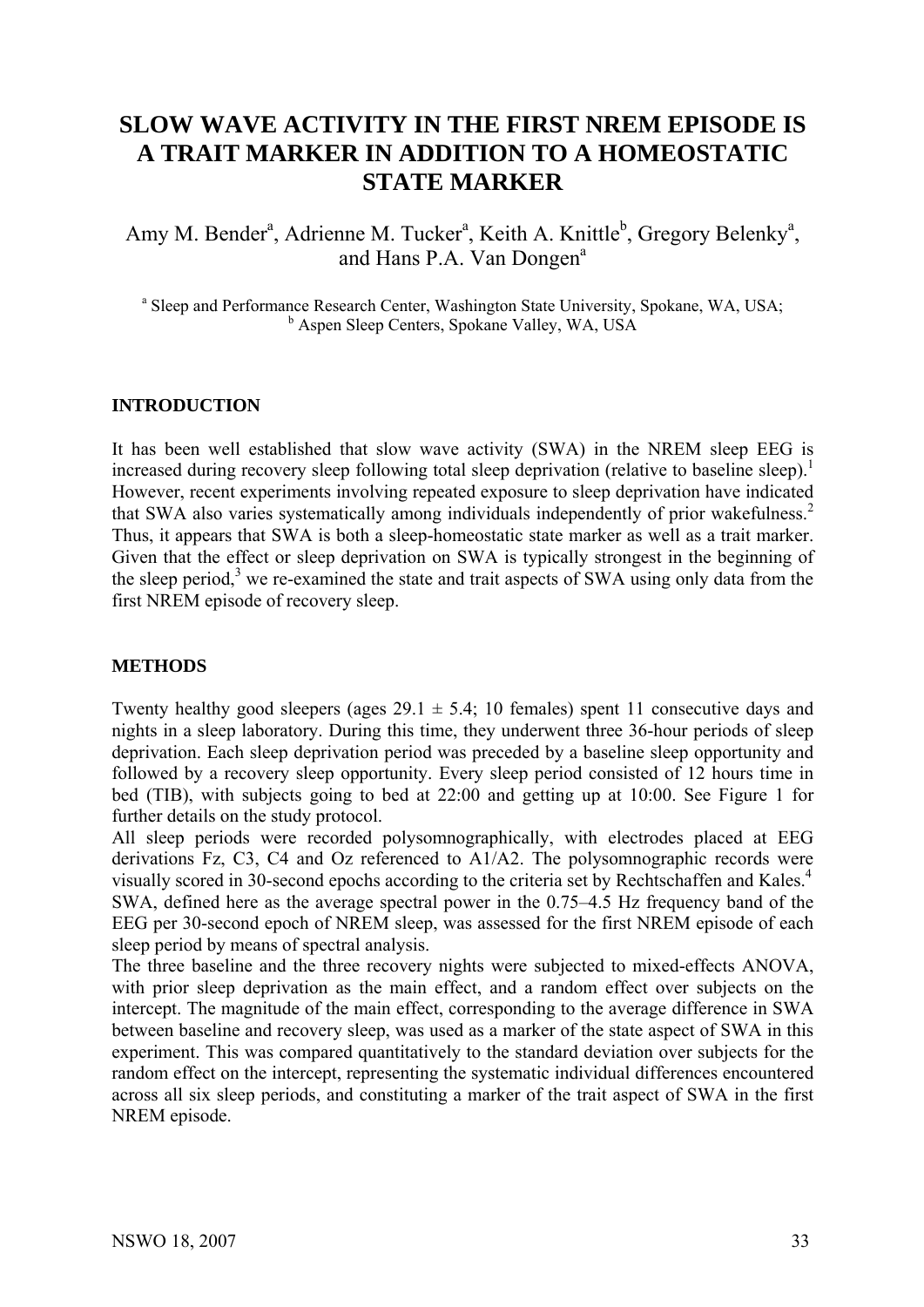

**Figure 1.** Schematic of the 11-day laboratory study protocol. Gray areas represent nighttime sleep opportunities; white areas represent periods of scheduled wakefulness. Bottom tic marks indicate midnight (long) and noon (short). The experiment began with a 12-hour adaptation night (A). Subsequently, there were three iterations (labeled 1 through 3) of the following pattern: 12 hours of scheduled wakefulness (W); 12 hours TIB for baseline sleep (B); 36 hours of total sleep deprivation (SD); and 12 hours TIB for recovery sleep (R). The experiment ended with an additional 12-hour wakefulness period (W) and a 12-hour pre-departure sleep opportunity (P). Each of the scheduled sleep periods began at 22:00 and ended at 10:00.

# **RESULTS**

For every EEG derivation, there was a significant increase of SWA in the first NREM episode of recovery sleep compared to baseline sleep  $(F_{1,56} > 33.1, P < 0.001)$ —see Fig. 2. In addition, there was significant between-subjects variability, observed systematically across all six sleep periods considered  $(Z>2.7, P<0.004)$ —see Fig. 3.

For the Fz derivation, the standard deviation for systematic individual differences across all six sleep periods was 21.7% greater than the average difference in SWA between baseline and recovery sleep. Results for the other EEG derivations were similar, indicating that the magnitude of trait individual differences in SWA was systematically greater than the magnitude of the state effect of 36 hours of total sleep deprivation on SWA in the first NREM episode.

After removal of the subject with the most extreme SWA expression (farthest to the right in Fig. 3), there were no notable changes in the results, and trait individual differences remained the dominant source of variance.



**Figure 2.** Group-average SWA in the first NREM episode during baseline (B) and recovery (R) nights for the Fz, Oz, C3 and C4 EEG derivations (whiskers represent standard error).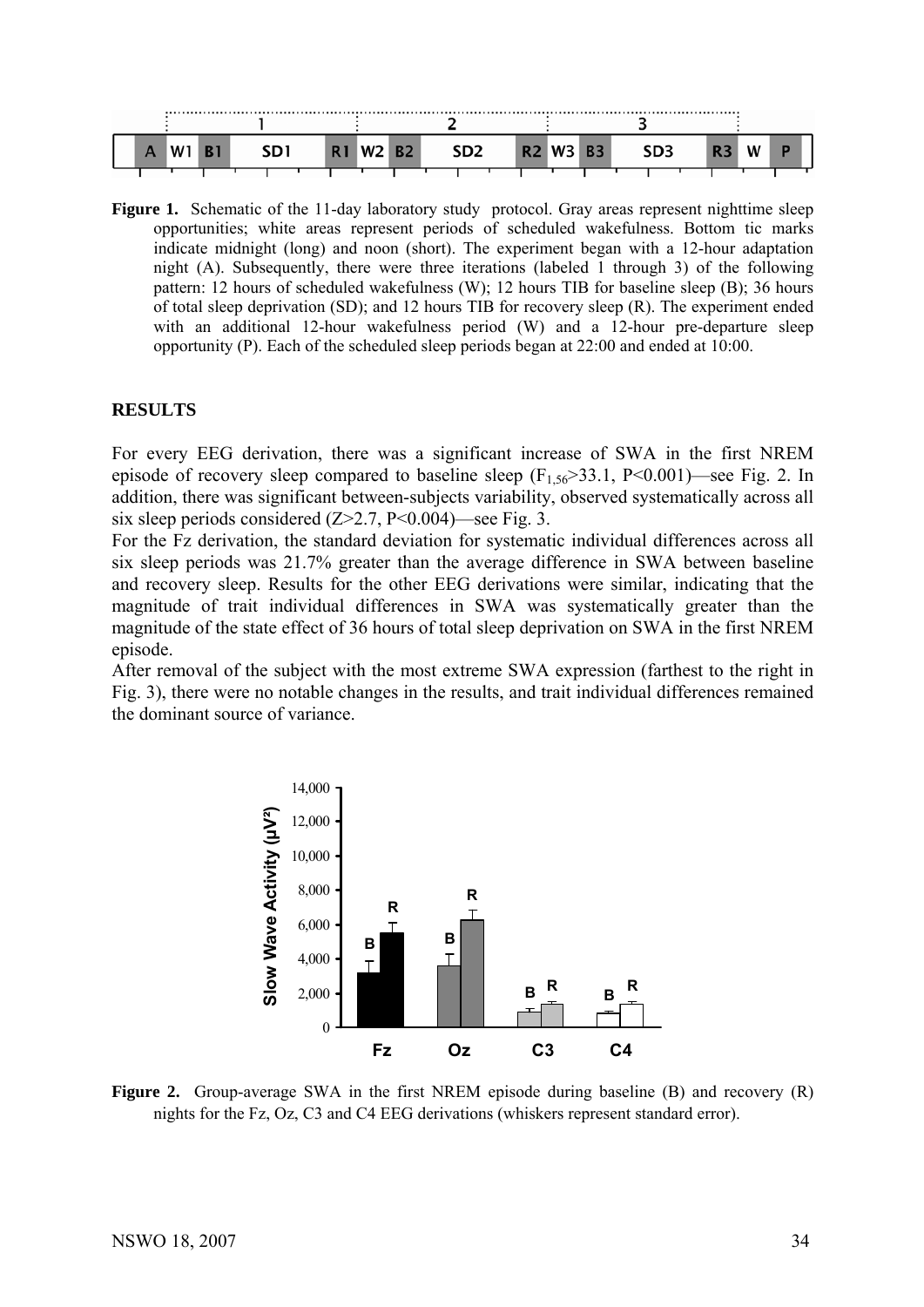

**Figure 3.** SWA in the first NREM episode for the four EEG derivations, averaged across nights for each individual subject and plotted in ascending order of overall SWA (whiskers indicate standard error). Note that the vertical scale is the same as in Fig. 2, facilitating visual comparison of state effects (Fig. 2) and trait effects (Fig. 3).

## **DISCUSSION**

Our results indicate that SWA in the first NREM sleep episode was not only a robust marker of sleep homeostasis (i.e., it is a state marker)—it was also consistently different among individuals regardless of sleep homeostatic state (i.e., it is also a trait marker). The magnitude of systematic individual variability in our sample of healthy young adults (trait estimate) was greater than the magnitude of the effect of 36 hours of prior wakefulness (state estimate). By focusing on the first NREM sleep episode, any potential confounds from individual differences in sleep duration were avoided. Take together, our results suggest that SWA in the first NREM episode is *predominantly* a trait marker in addition to being a state marker.

The present results are in agreement with the qualitative observation by Finelli and colleagues that the magnitude of variability among individuals with regard to spectral power in the NREM sleep EEG exceeds the magnitude of the effect of prior sleep deprivation.<sup>5</sup> Furthermore, our finding parallels the earlier observation by our group that whole-night NREM sleep SWA is chiefly a trait marker in addition to being a state marker.<sup>2</sup>

Current models of sleep homeostasis do not account for trait individual differences in  $SWA<sup>1</sup>$ Further research is needed to determine whether the trait and state aspects of NREM sleep SWA can *simultaneously* be understood in terms of sleep homeostatic mechanisms.

#### **ACKNOWLEDGMENTS**

This research was supported by NIH grants HL70154 and RR00040, and DURIP grant FA9550-06-1-028.